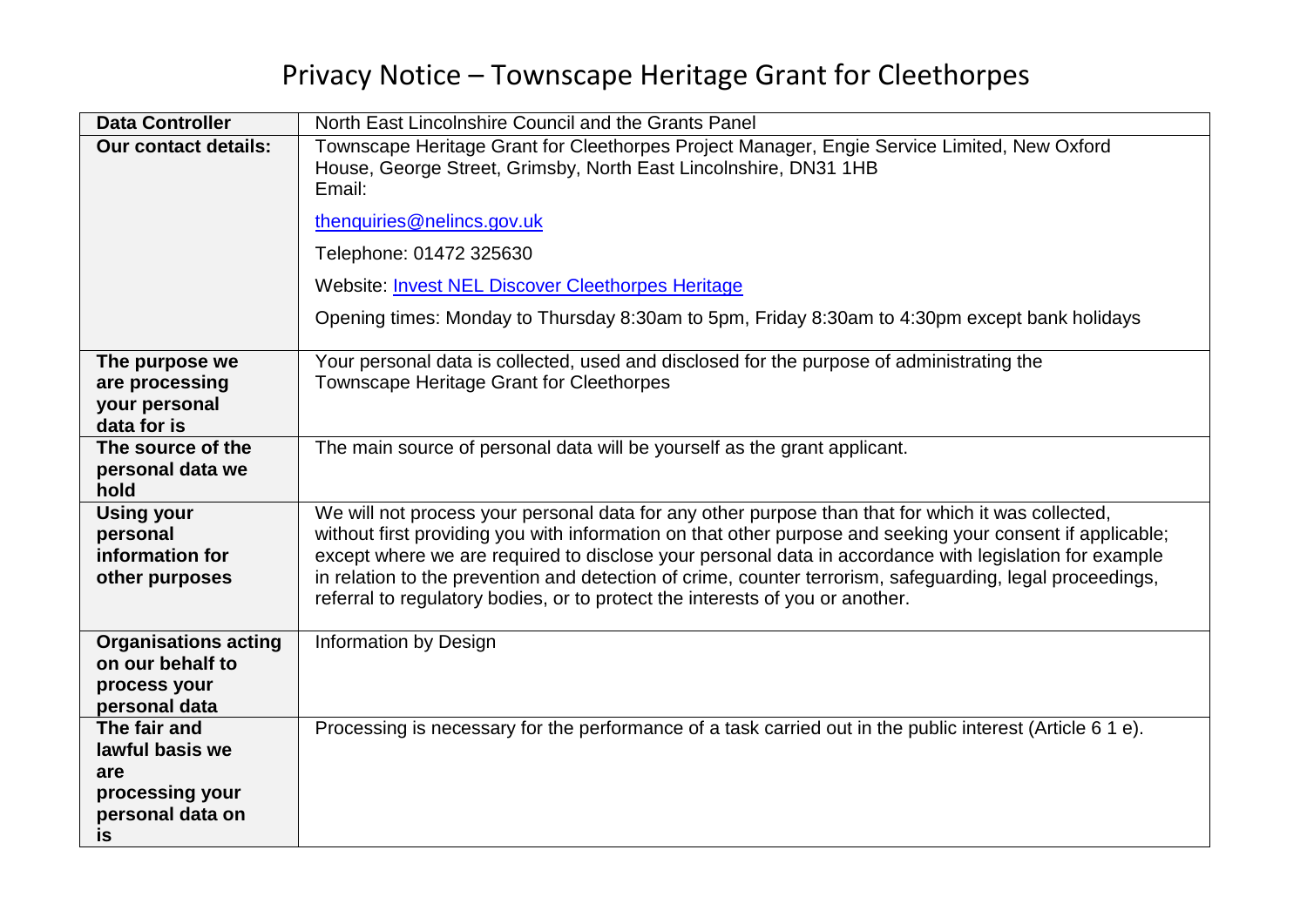## Privacy Notice – Townscape Heritage Grant for Cleethorpes

| Am I required to             | Yes, if you wish to apply to the Townscape Heritage Grant for Cleethorpes.                        |
|------------------------------|---------------------------------------------------------------------------------------------------|
| provide the Council          |                                                                                                   |
| with my personal             |                                                                                                   |
| data                         |                                                                                                   |
| Does the Council's           | <b>No</b>                                                                                         |
| processing of my             |                                                                                                   |
| personal data involve        |                                                                                                   |
| automated decision-          |                                                                                                   |
| making, including            |                                                                                                   |
| profiling?                   |                                                                                                   |
| Can I withdraw my            | You can withdraw your consent for the processing of your personal data at any time, but that will |
| consent                      | mean withdrawing your grant application.                                                          |
| for                          |                                                                                                   |
| processi                     |                                                                                                   |
| ng                           |                                                                                                   |
| Who we will                  | Information by Design                                                                             |
| share your                   |                                                                                                   |
| personal data                |                                                                                                   |
| with                         |                                                                                                   |
| <b>Transfers of personal</b> | Personal data is not routinely disclosed or transferred outside of the UK.                        |
| data to a third              |                                                                                                   |
| country                      |                                                                                                   |
|                              |                                                                                                   |
| How long we will             | 10 years from the award of the grant.                                                             |
| retain your                  |                                                                                                   |
| personal data for            |                                                                                                   |
|                              |                                                                                                   |